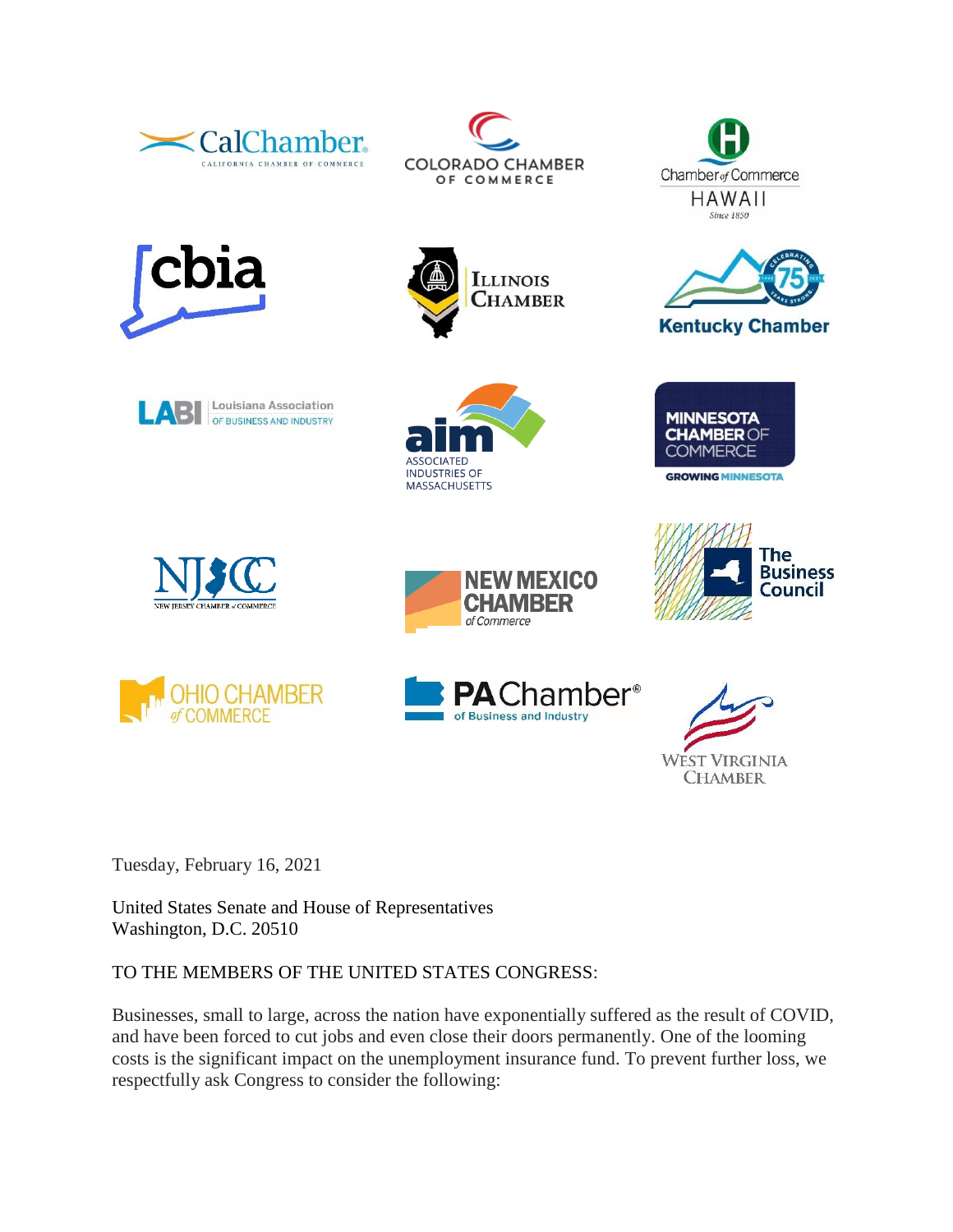- Transfer of funds to state UI trust funds equal to the amount of benefits paid due to COVID.
- Delay the application of the FUTA offset credit reduction for a year.
- Reduce or waive interest fees.
- Grant loan extension etc. to the 18 states and the U.S. Virgin Islands that have not only *exhausted* their state unemployment (UI) fund reserves in the wake of the pandemic, but have borrowed over \$48 billion dollars (as of January 25, 2021) from the Federal-State Unemployment Compensation "UC" Program to continue providing jobless benefits.

Unlike federal UI benefits, state UI benefits remain financed by state payroll taxes and are expected to rise sharply in the coming years. This will increase taxes on a per-employee basis, which will disincentive hiring employees and slow business recovery. In their weakened state, many more businesses will shut their doors for good under these tax increases.

It is the belief of this coalition that it is neither right nor fair to hold employers *solely* responsible for replenishing state reserves and paying down federal loans. Our state unemployment systems were originally designed to be 100% funded by employers to provide jobless benefits as a result of *business* decisions. The pandemic and the ensuing shutdowns were not business decisions. The mass shutdowns were *societal* decisions responding to an *unforeseen* catastrophe and the unemployment system was stretched beyond its original intent in order to deliver economic relief to the masses.

As such, we respectfully ask Congress to consider the above stated. This will help to alleviate undue financial hardships on our business communities and help rebuild economies and restore jobs across the nation.

Thank you for considering this request.

Sincerely,

**Allan Zaremberg** President & CEO California Chamber of Commerce (CalChamber)

**Chris DiPentima** President & CEO Connecticut Business & Industry Organization (CBIO)

huck Ber

**Chuck Berry** President Colorado Chamber of **Commerce** 

TodaC. Maisch

**Todd Maisch** President & CEO Illinois Chamber of **Commerce** 

**Sherry Menor-McNamara** President & CEO Chamber of Commerce Hawaii

Cehli Watts

**Ashli Watts** President & CEO Kentucky Chamber of **Commerce**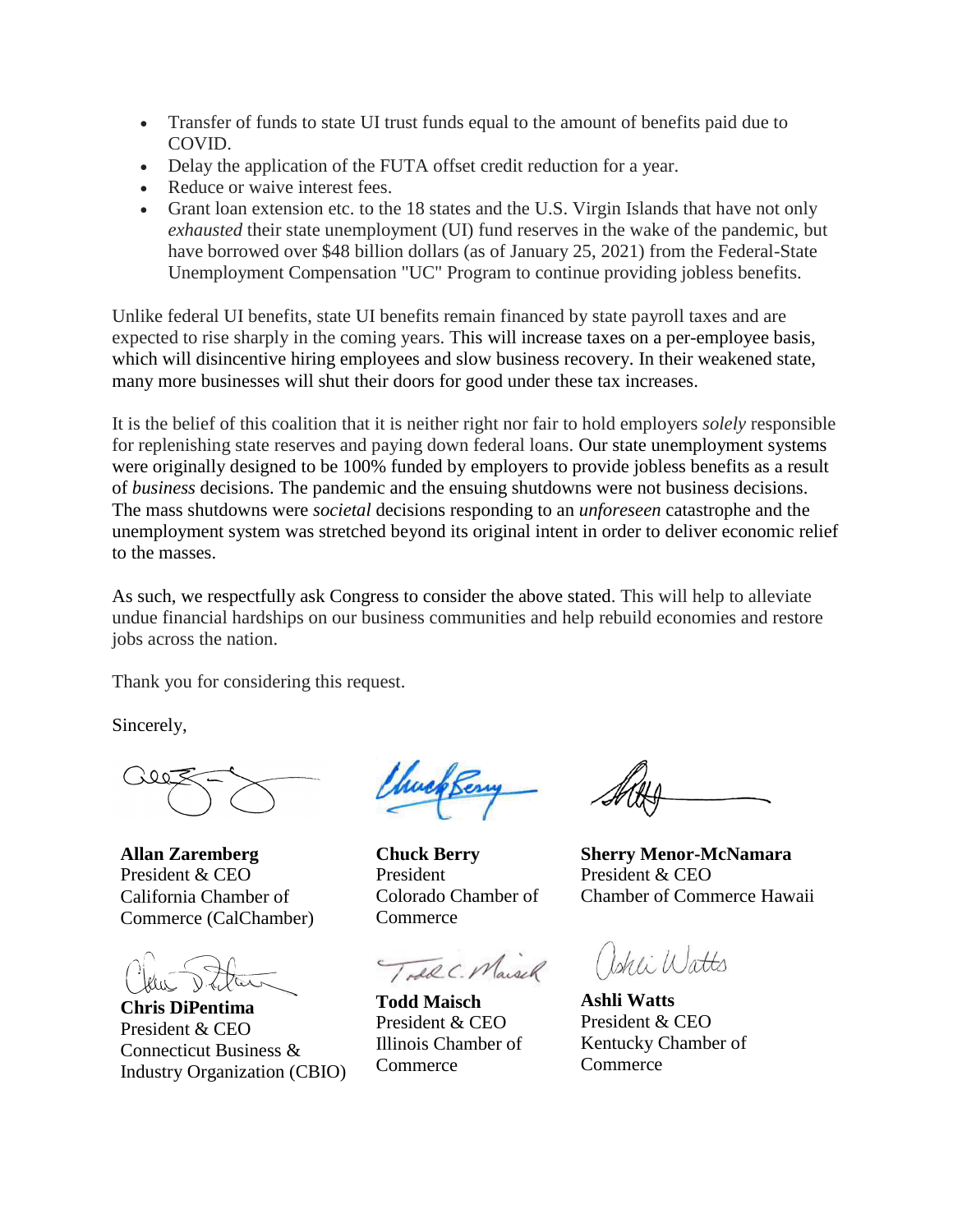**Stephen Waguespack** President & CEO Louisiana Association of Business & Industry (LABI)

Thoras A Brolen

**Thomas Bracken** President & CEO New Jersey Chamber of **Commerce** 

Andrew E. Deckel Jan Dan

**Andrew E. Doehrel** President & CEO Ohio Chamber of Commerce

John Regan

**John Regan** President & CEO Associated Industries of Massachusetts (AIM)

**Rob Black** President & CEO New Mexico Chamber of Commerce

**Gene Barr** President & CEO Pennsylvania Chamber of Business & Industry

Wh

**Doug Loon** President Minnesota Chamber of **Commerce** 

Diathu C Bricath

**Heather Briccetti** President & CEO The Business Council of New York State, Inc.

Steve Roberto

**Steve Roberts** President West Virginia Chamber of **Commerce**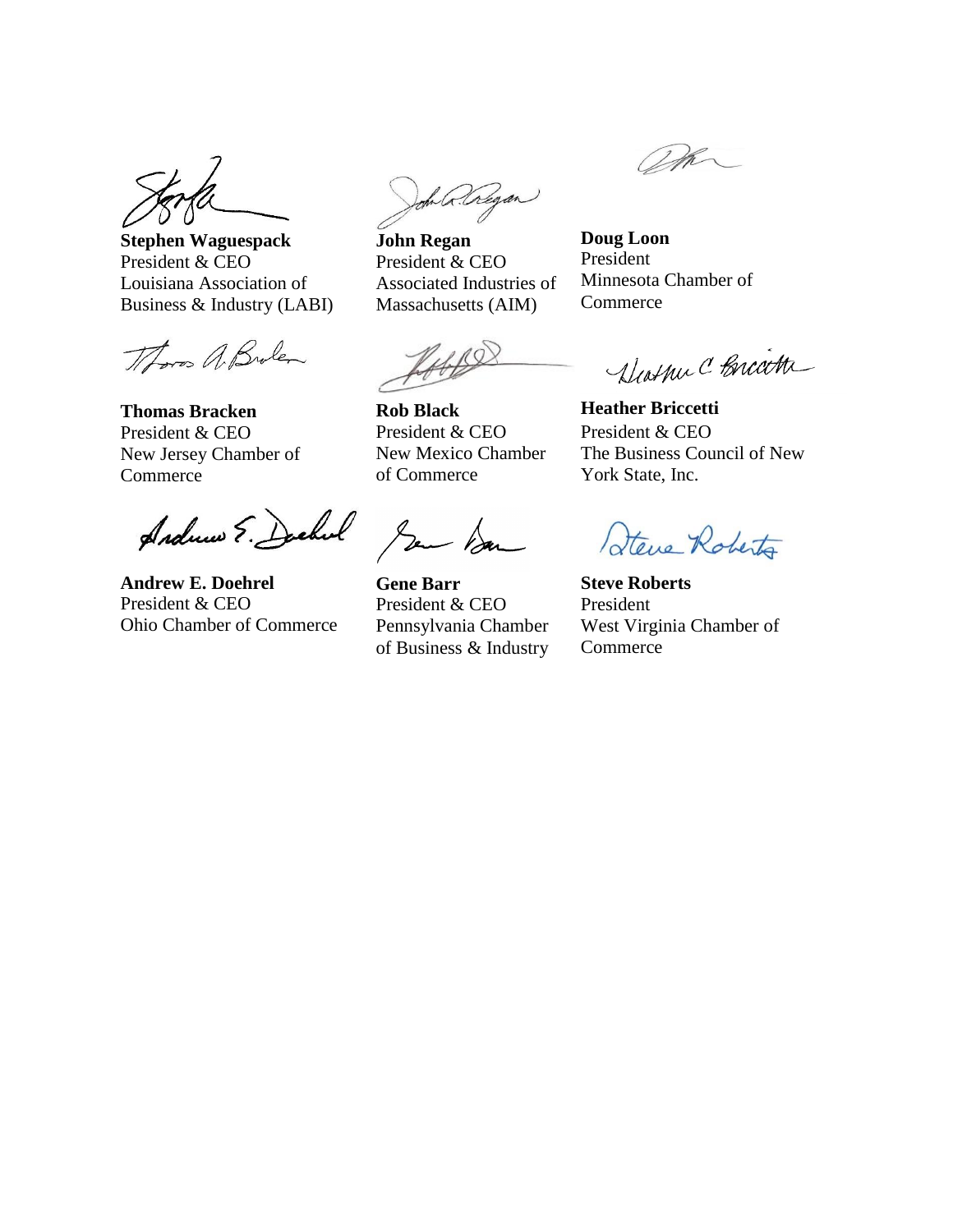## **CALIFORNIA**

The Honorable Dianne Feinstein The Honorable Alex Padilla The Honorable Nancy Pelosi The Honorable Pete Aguilar The Honorable Nanette Diaz Barragan The Honorable Karen Bass The Honorable Ami Bera The Honorable Julia Brownley The Honorable Ken Calvert The Honorable Salud O. Carbajal The Honorable Tony Cardenas The Honorable Judy Chu The Honorable Luis J. Correa The Honorable Jim Costa The Honorable Mark DeSaulnier The Honorable Anna G. Eshoo The Honorable John Garamendi The Honorable Mike Garcia The Honorable Jimmy Gomez The Honorable Josh Harder The Honorable Jared Huffman The Honorable Darrell Issa The Honorable Sara Jacobs The Honorable Khanna Ro The Honorable Young Kim The Honorable Doug LaMalfa The Honorable Barbara Lee The Honorable Mike Levin The Honorable Ted Lieu The Honorable Zoe Lofgren The Honorable Alan S. Lowenthal The Honorable Doris O. Matsui The Honorable Kevin McCarthy The Honorable Tom McClintock The Honorable Jerry McNerney The Honorable Grace F. Napolitano The Honorable Devin Nunes The Honorable Jay Obernolte The Honorable Jimmy Panetta The Honorable Scott H. Peters The Honorable Katie Porter

The Honorable Lucille Roybal-Allard The Honorable Raul Ruiz The Honorable Linda T. Sanchez The Honorable Adam B. Schiff The Honorable Brad Sherman The Honorable Jackie Speier The Honorable Michelle Steel The Honorable Eric Swalwell The Honorable Mark Takano The Honorable Mike Thompson The Honorable Norma J. Torres The Honorable David G. Valadao The Honorable Juan Vargas The Honorable Maxine Waters

#### **COLORADO**

The Honorable Michael F. Bennet The Honorable John W. Hickenlooper The Honorable Lauren Boebert The Honorable Ken Buck The Honorable Jason Crow The Honorable Diana DeGette The Honorable Doug Lamborn The Honorable Joe Neguse The Honorable Ed Perlmutter

#### **CONNECTICUT**

The Honorable Richard Blumenthal The Honorable Christopher Murphy The Honorable Joe Courtney The Honorable Rosa L. DeLauro The Honorable Jahana Hayes The Honorable James A. Himes The Honorable John B. Larson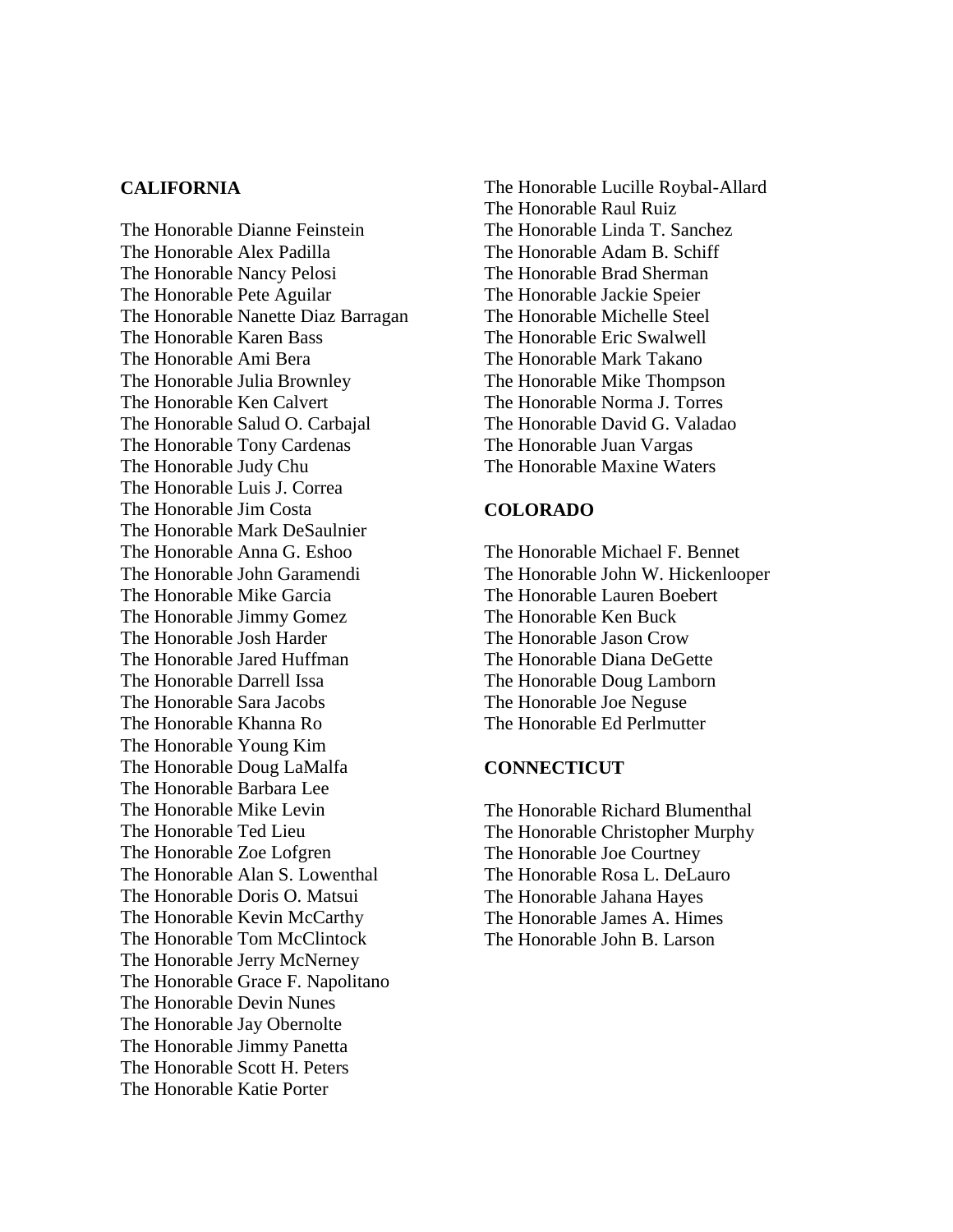# **HAWAII**

The Honorable Brian Schatz The Honorable Mazie K. Hirono The Honorable Ed Case The Honorable Kaiali'i Kahele

### **ILLINOIS**

The Honorable Richard J. Durbin The Honorable Tammy Duckworth The Honorable Mike Bost The Honorable Cheri Bustos The Honorable Sean Casten The Honorable Danny K. Davis The Honorable Rodney Davis The Honorable Bill Foster The Honorable Jesus G. Garcia The Honorable Robin L. Kelly The Honorable Adam Kinzinger The Honorable Krishnamoorthi Raja The Honorable Darin LaHood The Honorable Mary E. Miller The Honorable Marie Newman The Honorable Mike Quigley The Honorable Bobby L. Rush The Honorable Janice D. Schakowsky The Honorable Bradley Scott Schneider The Honorable Lauren Underwood

### **KENTUCKY**

The Honorable Mitch McConnell The Honorable Paul Rand The Honorable Andy Barr The Honorable James Comer The Honorable Brett Guthrie The Honorable Thomas Massie The Honorable Harold Rogers The Honorable John A. Yarmuth

# **LOUISIANA**

The Honorable Bill Cassidy

The Honorable Clay Higgins The Honorable Mike Johnson The Honorable Steve Scalise

## **MASSACHUSETTS**

The Honorable Edward J. Markey The Honorable Elizabeth Warren The Honorable Jake Auchincloss The Honorable Katherine M. Clark The Honorable William R. Keating The Honorable Stephen F. Lynch The Honorable James P. McGovern The Honorable Seth Moulton The Honorable Richard E. Neal The Honorable Ayanna Pressley The Honorable Lori Trahan

#### **MINNESOTA**

The Honorable Amy Klobuchar The Honorable Tina Smith The Honorable Angie Craig The Honorable Tom Emmer The Honorable Michelle Fischbach The Honorable Jim Hagedorn The Honorable Betty McCollum The Honorable Ilhan Omar The Honorable Dean Phillips The Honorable Pete Stauber

### **NEW JERSEY**

The Honorable Robert Menendez The Honorable Cory A. Booker The Honorable Josh Gottheimer The Honorable Andy Kim The Honorable Tom Malinowski The Honorable Donald Norcross The Honorable Frank Pallone, Jr. The Honorable Bill Pascrell, Jr. The Honorable Donald M. Payne, Jr.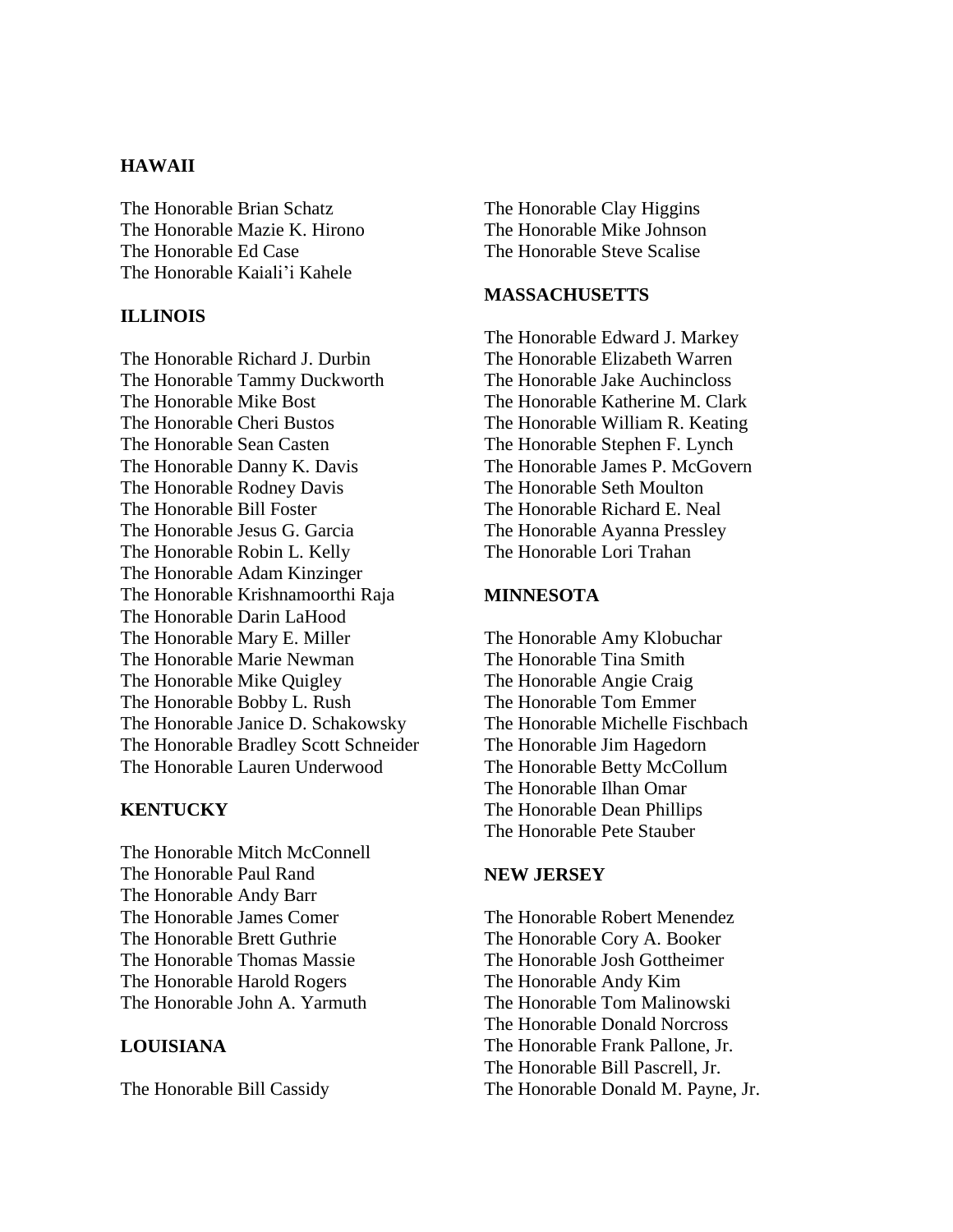The Honorable John Kennedy The Honorable Garret Graves The Honorable Albio Sires The Honorable Christopher H. Smith The Honorable Jefferson Van Drew The Honorable Bonnie Watson Coleman

### **NEW MEXICO**

The Honorable Martin Heinrich The Honorable Ben Ray Lujan The Honorable Debra A. Haaland The Honorable Yvette Herrell The Honorable Teresa Leger Fernandez

#### **NEW YORK**

The Honorable Charles Schumer The Honorable Kirsten E. Gillibrand The Honorable Jamaal Bowman The Honorable Yvette D. Clarke The Honorable Antonio Delgado The Honorable Adriano Espaillat The Honorable Andrew R. Garbarino The Honorable Brian Higgins The Honorable Chris Jacobs The Honorable Hakeem S. Jeffries The Honorable Mondaire Jones The Honorable John Katko The Honorable Nicole Malliotakis The Honorable Carolyn B. Maloney The Honorable Sean Patrick Maloney The Honorable Gregory W. Meeks The Honorable Grace Meng The Honorable Joseph D. Morelle The Honorable Jerrold Nadler The Honorable Alexandria Ocasio-Cortez The Honorable Tom Reed The Honorable Kathleen M. Rice The Honorable Elise M. Stefanik The Honorable Thomas R. Suozzi The Honorable Paul Tonko The Honorable Ritchie Torres The Honorable Nydia M. Velazquez The Honorable Lee M. Zeldin

The Honorable Mikie Sherrill

### **OHIO**

The Honorable Sherrod Brown The Honorable Rob Portman The Honorable Troy Balderson The Honorable Joyce Beatty The Honorable Steve Chabot The Honorable Warren Davidson The Honorable Marcia L. Fudge The Honorable Bob Gibbs The Honorable Anthony Gonzalez The Honorable Bill Johnson The Honorable Jim Jordan The Honorable David P. Joyce The Honorable Marcy Kaptur The Honorable Robert E. Latta The Honorable Tim Ryan The Honorable Steve Stivers The Honorable Michael R. Turner The Honorable Brad R. Wenstrup

#### **PENNSYLVANIA**

The Honorable Robert P. Casey, Jr. The Honorable Pat Toomey The Honorable Brendan F. Boyle The Honorable Matt Cartwright The Honorable Madeleine Dean The Honorable Michael F. Doyle The Honorable Dwight Evans The Honorable Brian K. Fitzpatrick The Honorable Chrissy Houlahan The Honorable John Joyce The Honorable Fred Keller The Honorable Mike Kelly The Honorable Conor Lamb The Honorable Daniel Meuser The Honorable Scott Perry The Honorable Guy Reschenthaler The Honorable Mary Gay Scanlon The Honorable Lloyd Smucker The Honorable Glenn Thompson The Honorable Susan Wild